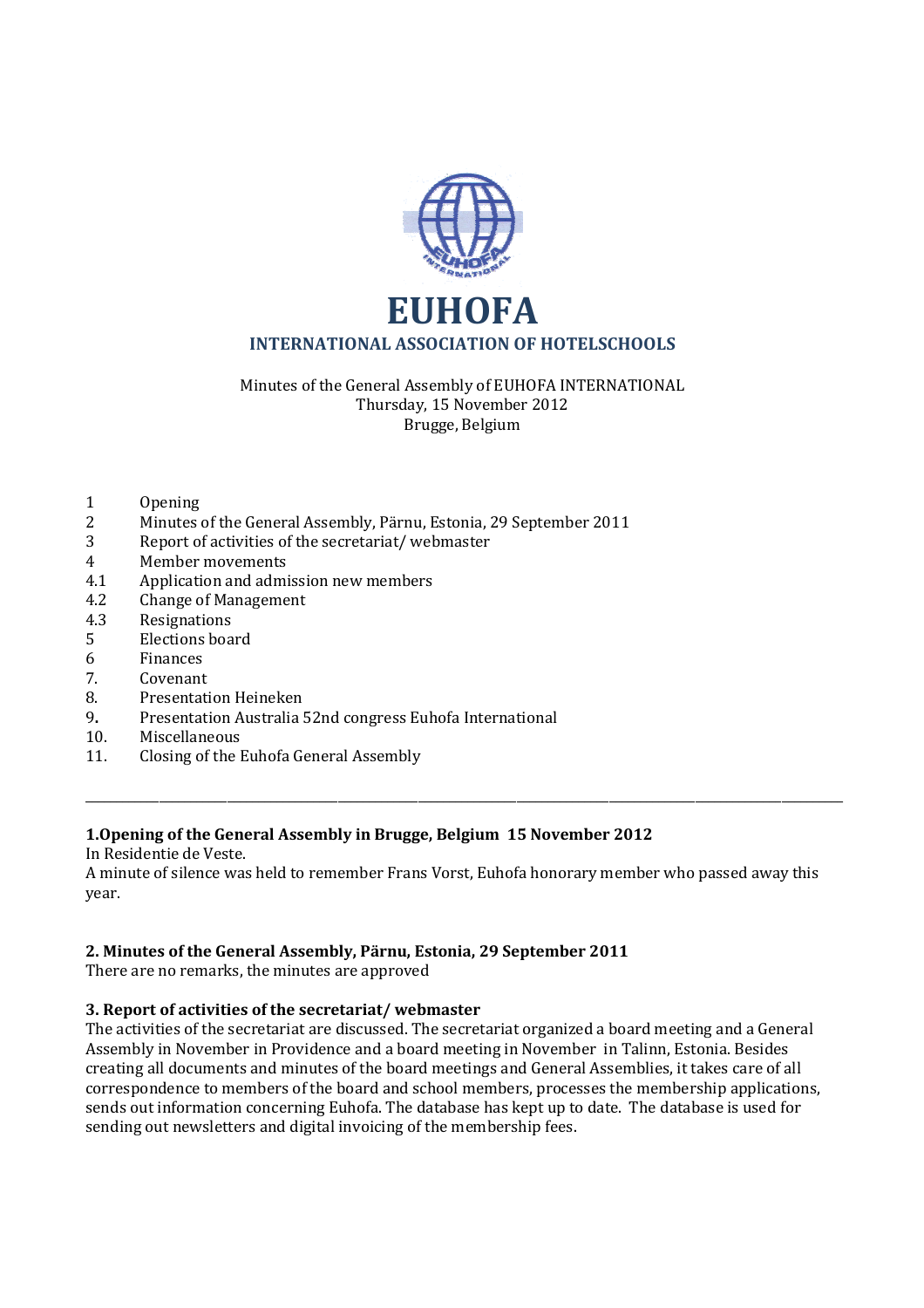For a complete overview of the activities of the secretariat, please read the report handed out at the General Assembly.

Members are asked to send in newsworthy items to be published on the website or newsletters. School profiles on the website will be changed to web links. Suggestions for the website: To add an extra button for project materials and add a link to the Magazine MBO schools in The Netherlands.

### **4. Member Movements/ Change of management**

#### *New members .*

Mr. Alan Jenkins, Edge Hotel School, Colchester, UK. Manuel Najera, Cocina+Arte, Tuxtla Gutierrez, Mexico. Mae Ho, Berjaya University College of Hospitality, Kuala Lumpur, Malaysia. Thea Liebrand, ROC Landstede, Zwolle, The Netherlands. Robert Panz, Hamburg School of Hotelmanagement, Hamburg, Germany. Mr. Dick ter Wee, ROC Landstede, Harderwijk, The Netherlands. Peter Wattel, ROC Friese Poort, Sneek, The Netherlands. Louis Robert, BBI-Lux, Wiltz, Luxembourg. Sio Mwakai, International Hotel & Tourism Institute, Nairobi, Kenya. Peter Grossholz, Hotelleriesuisse, Bern, Switzerland.Chris Roberts, DePaul University, Chicago, Illenois, USA. Pauline Tang,THE ICE, Australia. Mr. Perry Hobson, Taylors University,Subang Jaya, Malysia. Mr. Michael Prosperi, Internationl Hotel Management School,Amalty Kasakhstan.

#### *Change of Management*

Prem Singh,Manakau Institute of Technology, City of Manakau, New Zealand. Elizabeth Reisen, LyceeTechnique Hotelier Alexis Heck, Diekirch, Luxembourgh. Mrs. Andrea Kriesmayer, Salzburger Tourismusschulen, Bisschofshofen, Austria. Mr. Jean de HouckROC Zeeland,Middelburg, The Netherlands. Mr. Luc Jans, Deltion college, Zwolle, The Netherlands. Mrs. Lin van de Cruys, Hotel school Stella Maris, Merksem, Belgium. Mr. Dusan Erjavec, Sredja Sola Za Gostinsvo im Turizem Maribor,Maribor, Slovenia. Mr. Paul Weeks, Hotel school Continental Sydney, Sydney, Australia. Mrs. Ursula Gehbauer Tichler, SSTH Swiss School of Tourism and Hospitality Ltd, Chur Switzerland. Mrs. Sissy Nitsche,Tourismus schulen in WIFI, St Polten, Austria. Mr. St Polten, Austria,Christian Perrette, Fondation Nestle Pro gastronomia, Vevey, Switzerland. Mr. Peter Thuy, International University of Applied Sciences Bad Honnef , Bonn, Germany. Mr. John Daly, HIM Hotel Institute Montreux, Montreux, Switserland. Mrs. Ingrid Swinnen, Hotelschool Hasselt, Hasselt, Belgium. Mrs. Eva Lund, Aalborg Food college, Aalborg Denmark. Mr. Gijs Vlieland, ID-college, Gouda, The Netherlands.

#### *Resignations*

Three members resigned due to inactivity of membership payments.

#### **5. Elections of the board and Auditors**

Harry de Bruijn, Filiep Defraye, Sören Kristiansen, Maria Wiesinger and Gerald Lipman are at the end of their term and are re-electable.. All members vote favorably for another term. Mr. Dannemann is at the end of his last term as board member. A letter was sent to all full members concerning the election of a new board member and 2 Euhofa auditors. All full members were able to apply for a position on the Euhofa board. Mr. Dieter Reichl from Germany has applied as only candidate. By unanimous vote he is voted in as Euhofa Board member. The two Euhofa auditors Mr. Franz Heffeter and Gun Marit Nieminen are being replaced by Carl Rink from the Netherlands and Mauro Scolari from Switzerland.

#### **6. Finances**

The financial reports are presented by Mr. Gerald Lipman.

The auditor reports that the balance sheet gives a true and balanced account. We will be following nonpaying members closer for the future.

The report from audit office who have examined the accounts is read out. Based on this report and their own findings, the Euhofa auditors declare that the financial statements give a true and fair view of the